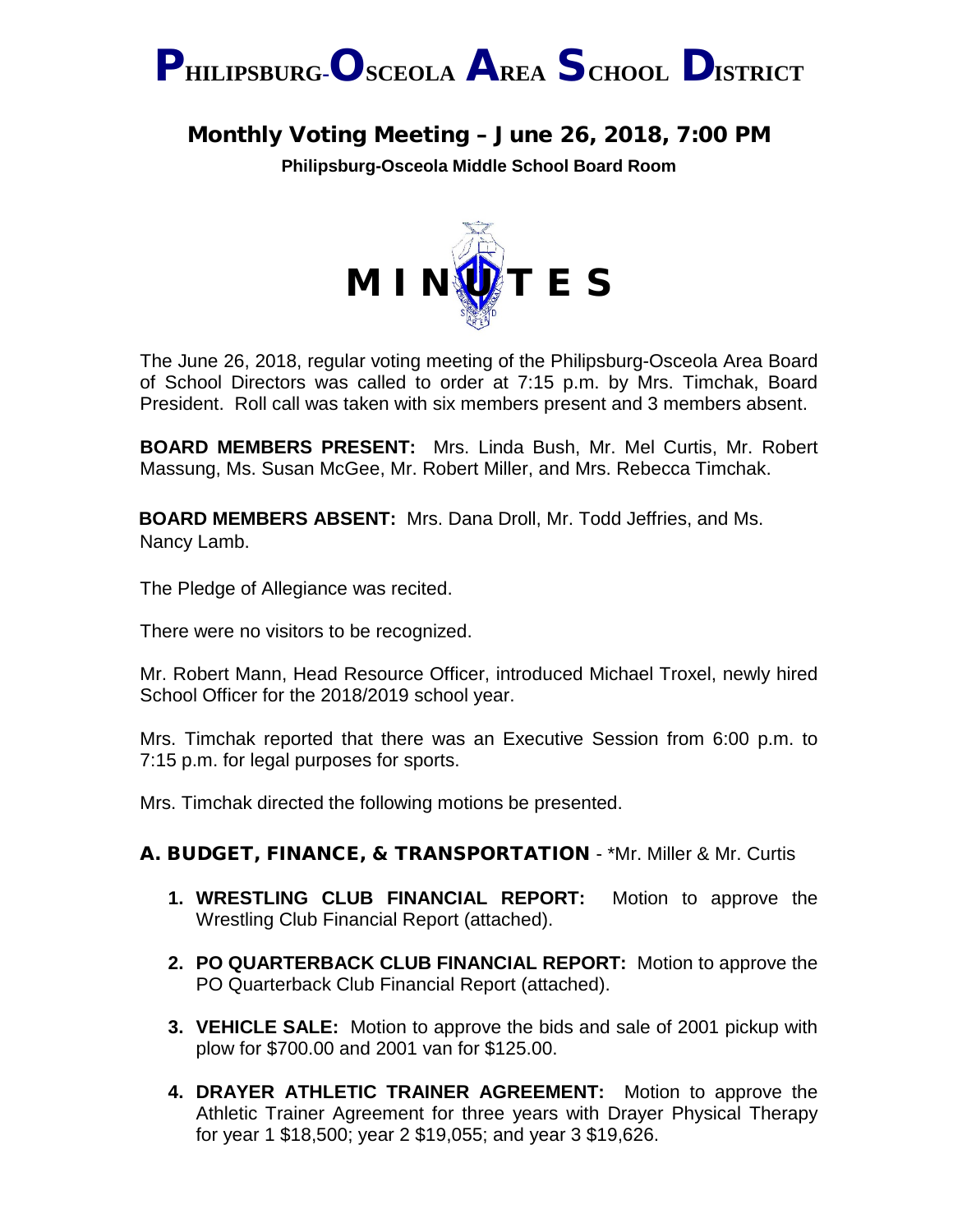- **5. PURCHASING:** Motion to approve the Finance Office to purchase through Amazon and E-Bay as necessary.
- 7. **TAX LEVIES:** Motion to approve real estate tax levies of \$113.56 for Clearfield County and \$50.65 for Centre County.
- 8. **TAX LEVIES:** Motion to approve tax levies for per capita, real estate transfers, and earned income tax in the same amounts as in previous years.
- 9. **HOMESTEAD/FARMSTEAD:** Motion to approve the homestead/farmstead resolution for 2018 in the amount of \$201.38 per approved parcel.
- 10.**DISBURSEMENTS:** Motion to approve the disbursements as listed from January 19, 2018, through June 20, 2018.

| \$124,644.19   | Athletic Account (checks 222332 through 222597)           |
|----------------|-----------------------------------------------------------|
| 296,040.76     | Cafeteria Account (checks 509325 through 509395)          |
| 0.00           | <b>Capital Reserve Account</b>                            |
| 0.00           | Construction Account (checks 309325 through 509391)       |
| 122,149.83     | Construction Clearing Acct. (checks 22324 through 22333)  |
| 7,815,451.02   | General Account (checks 41939 through 94613)              |
| 73,346.33      | Student Activities Account (checks 814493 through 814568) |
| \$8,431,632.13 | <b>GRAND TOTAL</b>                                        |

Payroll for January 26, 2018: \$469,598,76 Payroll for February 9, 2018: \$474,850.81 Payroll for February 23, 2018: \$474,718.67 Payroll for March 9, 2018: \$527,611.66 Payroll for March 23, 2018: \$531,247.83 Payroll for April 6, 2018: \$474,067.19 Payroll for April 20, 2918: \$468,804.42 Payroll for April 24, 2018: \$34,949.06 Payroll for May 4, 2018: \$471,637.22 Payroll for May 8, 2018: \$605.25 Payroll for May 18, 2018: \$486,013.18 Payroll for June 1, 2018: \$505,526.97 Payroll for June 15, 2018 \$500,227.07

## **B.** BUILDING AND GROUNDS - \*Mr. Curtis & Ms. McGee

- **1. FACILITY USE AGREEMENT:** Motion to approve the Facility Use Agreement between Philipsburg-Osceola Area School District and the American Red Cross, effective until either party ends agreement with written notice.
- **2. DONATE EQUIPMENT:** Motion to donate/disperse four non-functional stationary game bikes that were donated by the YMCA.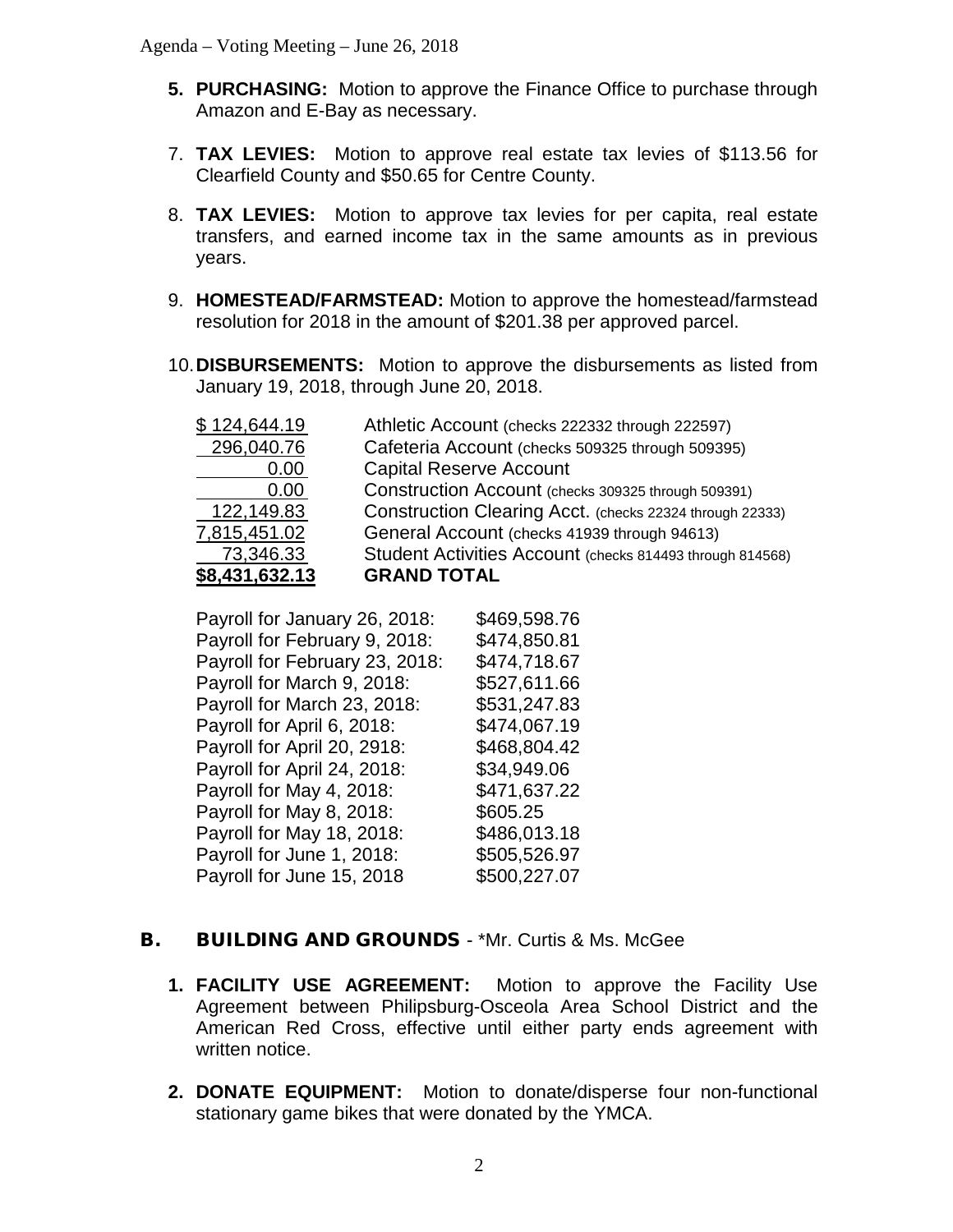- **3. DONATE EQUIPMENT:** Motion to donate/disperse 18 old mounted TVs with VCR's.
- **4. DONATE JUICE GLASSES:** Motion to donate/disperse old plastic juice glasses from the Middle School kitchen.
- C. COMMUNITY RELATIONS \*Mr. Jeffries & Mr. Miller
- D. CURRICULUM, INSTRUCTION & ASSESSMENT \*Mrs. Lamb, Mrs. Bush
	- **1. GRADUATION REQUIREMENTS:** Motion include the following graduation requirements beginning with 2018/2019 sophomores.
		- **a. VISIT ONE COLLEGE:** Visit one college during grades 9 12. POASD will provide transportation for the group class visit. Provide a project or paper about the information that the student obtains from the trip.
		- **b. TOUR CCCTC:** Tour the CCCTC once during grades 9 12. POASD will take students to CCCTC for the group class visit. Provide a project or paper about the information that the student obtains from the trip.
	- **2. AFFILIATION AGREEMENT:** Motion to approve the Affiliation Agreement between Philipsburg-Osceola Area School District and Lock Haven University, expiring on May 31, 2023.
	- **3. AFFILIATION AGREEMENT:** Motion to approve the Affiliation Agreement between Philipsburg-Osceola Area School District and Penn State University, effective for one year from signature date.
	- **4. DISTRIBUTE/DISPOSE OF OLD MANUALS:** Motion to distribute or dispose of old editions of Springboard student manuals published by CollegeBoard.
	- **5. APPROVE STUDENT HANDBOOK:** Motion to approve the POMS Student Handbook for the 2018/2019 school year (attached).
	- **6. FIELD TRIP REQUESTS:** Motion to approve the field trip requests as presented.
- E. PERSONNEL COMMITTEE \*Mrs. Bush & Mrs. Lamb
	- **1. RESCIND MOTION:** Motion to rescind motion E-19 from the May 22, 2018, Agenda to transfer Amanda Wallace as the 215 day, 5.75 hour Administrative Assistant – Director of Special Education/Central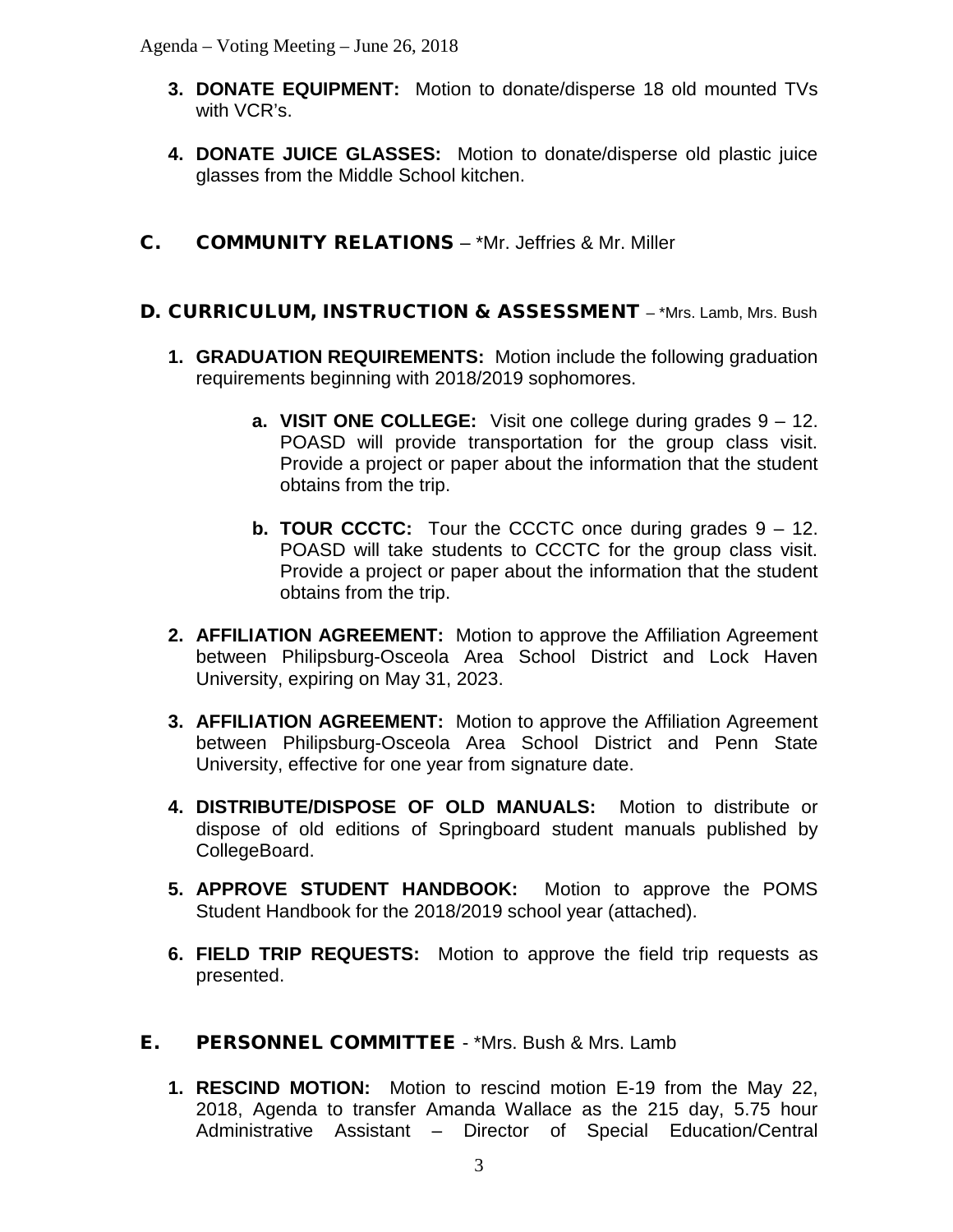Registration/Tax Collection Secretary at the Administrative Office, effective July 1, 2018.

- **2. TRANSFER:** Motion to transfer Amanda Wallace from a 5.75 hour Special Education Instructional Assistant at Philipsburg Elementary to a 215 day, 5.75 hour Administrative Assistant – Director of Special Education/Central Registration/Tax Collection Secretary at the Administrative Office, effective July 1, 2018.
- **3. RESCIND MOTION:** Motion to rescind motion E-23 from the May 22, 2018, Agenda to transfer Mindy Thompson as a 180 day, 6.0 hour, Special Education Instructional Assistant at Philipsburg Elementary School, effective August 27, 2018.
- **4. TRANSFER:** Motion to transfer Mindy Thompson from a 5.75 hour Special Education Instructional Assistant at Philipsburg Elementary to a 6.0 hour, Special Education Instructional Assistant at Philipsburg Elementary, effective beginning the 2018/2019 school year.
- **5. RESCIND MOTION:** Motion to rescind motion E-24 from the May 22, 2018, Agenda to transfer Mindy Shady as a 180 day, 6.0 hour, Special Education Instructional Assistant at Philipsburg Elementary, effective August 27, 2018.
- **6. TRANSFER:** Motion to transfer Mindy Shady from a 5.75 hour Special Education Instructional Assistant at Philipsburg Elementary to a 6.0 hour, Special Education Instructional Assistant at Philipsburg Elementary, effective beginning the 2018/2019 school year.
- **7. HIRE:** Motion to hire Tammie Winters as a 4.5 hour Special Education Instructional Assistant at Osceola Mills Elementary, effective beginning the 2018/2019 school year.
- **8. TRANSFER:** Motion to transfer Kimberly Fluke from a 4.5 hour Special Education Instructional Assistant at Philipsburg Elementary to a 5.75 hour Special Education Instructional Assistant at Philipsburg Elementary, effective beginning the 2018/2019 school year.
- **9. TRANSFER:** Motion to transfer Kimberly Houchins from a 4.5 hour Special Education Instructional Assistant at Philipsburg Elementary to a 5.75 hour Special Education Instructional Assistant at Philipsburg Elementary, effective beginning the 2018/2019 school year.
- **10.TRANSFER:** Motion to transfer Dana Voigt from a 4.5 hour Special Education Instructional Assistant at Philipsburg Elementary to a 5.75 hour Special Education Instructional Assistant at Philipsburg Elementary, effective beginning the 2018/2019 school year.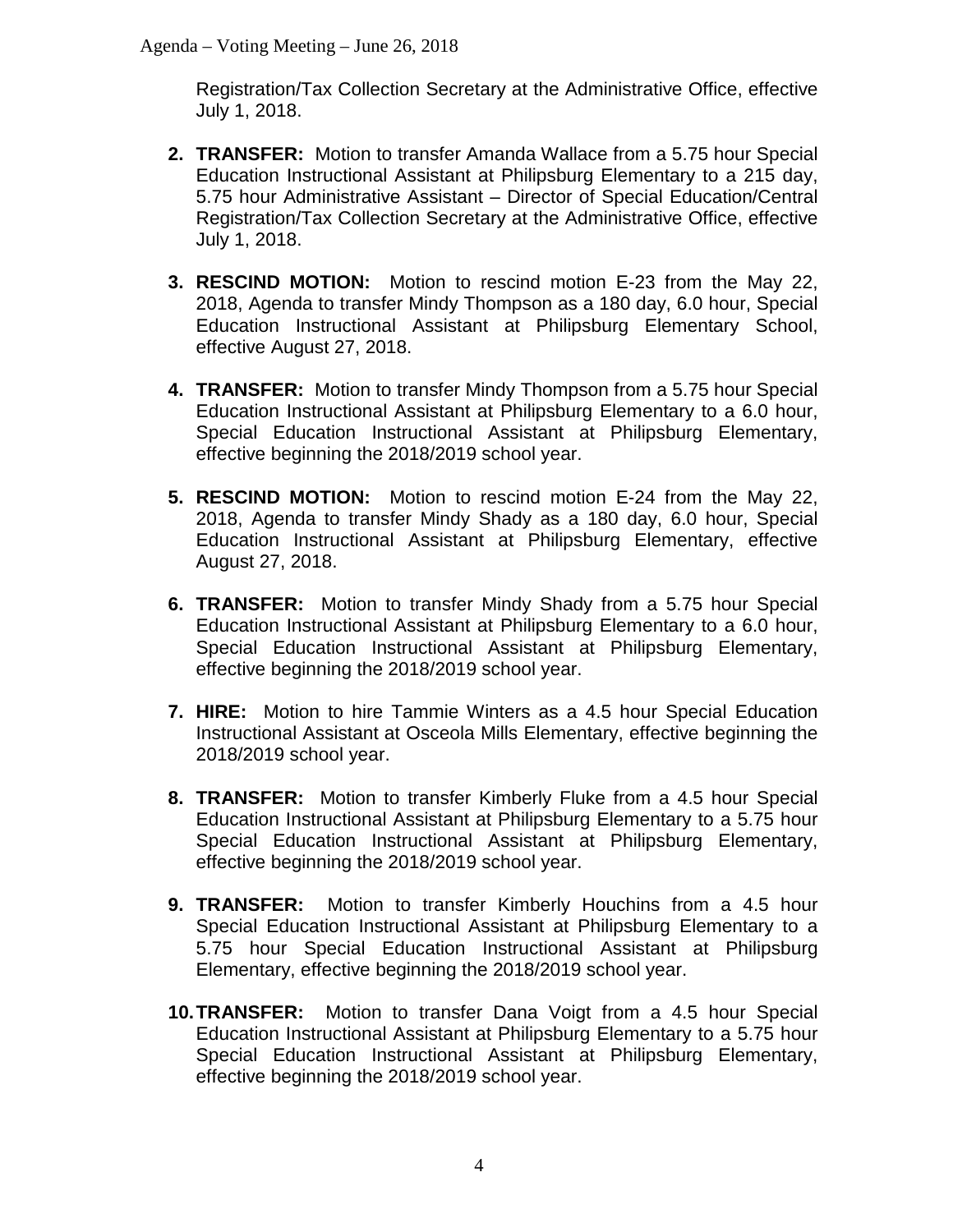- **11.POST:** Motion to post two (2) 4.5 hour Special Education Instructional Assistant positions at Philipsburg Elementary, posting retroactive to June 5, 2018.
- **12.HIRE:** Motion to hire Maria Irwin as a 5.75 hour Special Education Instructional Assistant at Philipsburg Elementary, effective beginning the 2018/2019 school year.
- **13.HIRE:** Motion to hire Kimberly Freeman as a 4.5 hour special education Instructional Assistant at Philipsburg Elementary, effective beginning the 2018/2019 school year.
- **14.HIRE:** Motion to hire Denise Ralston as a 4.5 hour special education Instructional Assistant at Philipsburg Elementary, effective beginning the 2018/2019 school year.
- **15.POST:** Motion to post two summer Driver's Education positions, posting retroactive to May 25, 2018.
- **16.DRIVERS' EDUCATION:** Motion to hire Jeff Vroman and Roy Warlow as summer Driver's Education instructors for the 2018/2019 school year.
- **17.SUMMER SCHOOL TEACHER:** Motion to hire the following Summer School teachers for the 2018/2019 school year: Dionne Martell, Angela Michaels, Jennifer McDonald, Bill Stadtmiller, and Beth Wardo.
- **18.CUSTODIAN SUBSTITUTES:** Motion to hire the following custodian substitutes: Michele Dillon and Wilma Foster, effective June 4, 2018; Christina Williams, effective June 5, 2018, and Sue Winters, effective June 14, 2018.
- **19.ACT 93 AGREEMENTS:** Motion to replace the current ACT 93 Agreements with the updated ACT 93 Agreements, effective July 1, 2018, through June 30, 2023.
- **20.SCHOOL OFFICER EMPLOYMENT AGREEMENT:** Motion to approve the Employment Agreement between the Philipsburg-Osceola Area School District and the School Officers, effective July 1, 2018.
- **21.SCHOOL OFFICER:** Motion to hire Michael Troxell as a School Officer, effective beginning the 2018/2019 school year.
- **22.SALARY INCREASE:** Motion to approve Kim Torres for a 3% salary increase, effective beginning the 2018/2019 school year.
- **23.UNPAID DAY:** Motion to approve a request from a teacher for an unpaid day on May 18, 2018, due to exhausting all sick and personal days.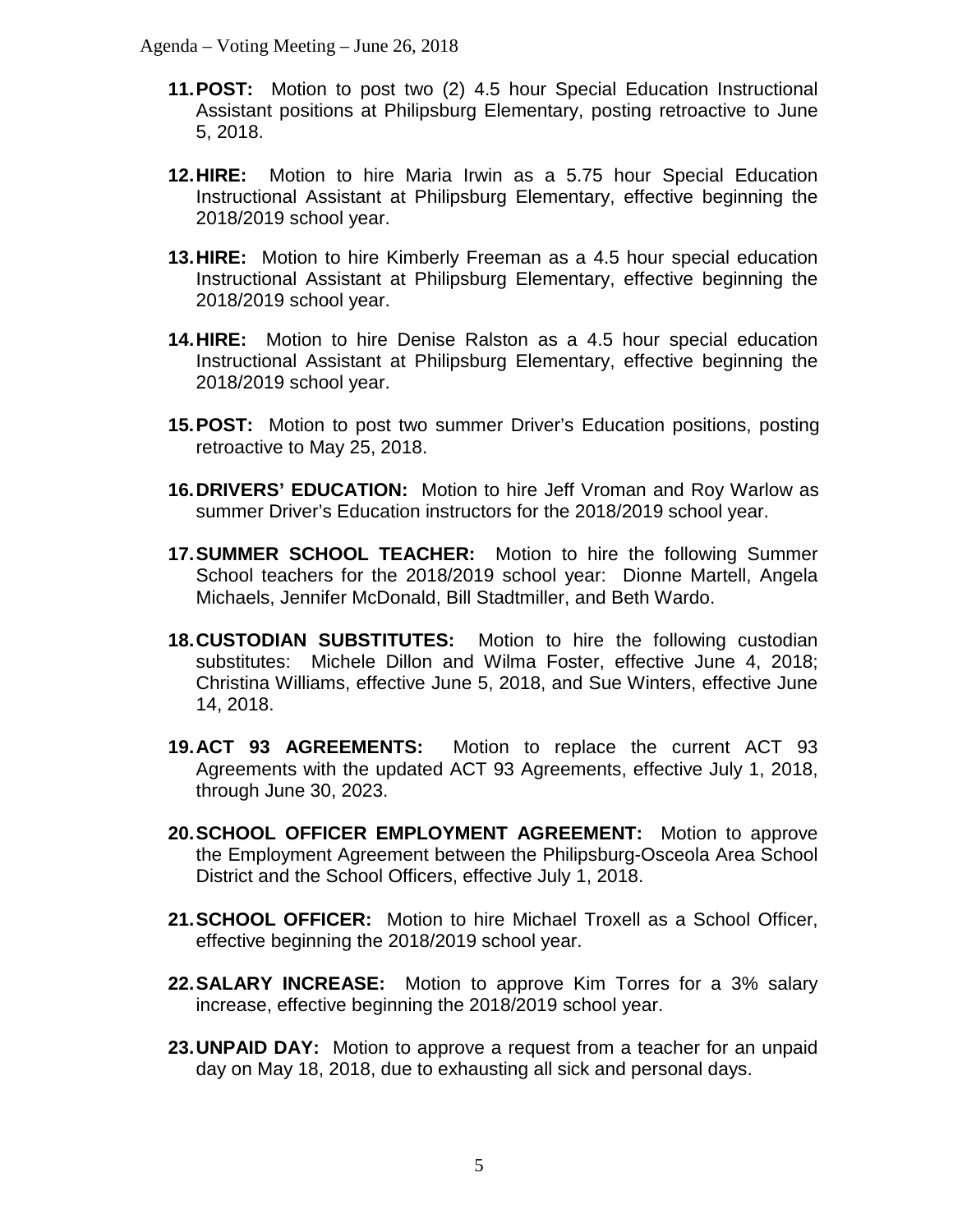- **24.UNPAID DAY:** Motion to approve a request from a part-time paraprofessional for an unpaid day on May 22, 2018, due to exhausting all sick and personal days.
- **25.UNPAID DAYS:** Motion to approve a request from a part-time paraprofessional for unpaid days on May 22, 23, 29, and 30, 2018, due to exhausting all sick and personal days.
- **26.UNPAID DAY:** Motion to approve a request from a part-time paraprofessional for one-half unpaid day on May 24, 2018, due to exhausting all sick and personal days.
- **27.UNPAID DAYS:** Motion to approve a request from a part-time paraprofessional for unpaid days on May 24, 25, 29, 30, and 31, 2018, due to exhausting all sick and personal days.
- **28.UNPAID DAYS:** Motion to approve a request from a part-time custodian for unpaid days on September 27 and 28, 2018, due to exhausting all personal days and sick days cannot be used for reason requested.
- **F.** POLICY COMMITTEE \*Ms. McGee & Mr. Massung
- G. STUDENT AFFAIRS, EXTRA-CURRICULAR, DRUG & ALCOHOL PREVENTION, & STUDENT DISCIPLINE – \*Mrs. Droll and Mr. Jeffries
	- **1. RESIGNATION:** Motion to accept the resignation of Roy Warlow as the Junior High Head Football Coach, effective immediately.
	- **2. RESIGNATION:** Motion to accept the resignation of Curtis Quick at a Junior High Assistant Football Coach, effective immediately.
	- **3. RESIGNATION:** Motion to accept the resignation of Andy Bowen as a Junior High Assistant Football Coach, effective immediately.
	- **4. RESIGNATION:** Motion to accept the resignation of Chuck Moore as a Junior High Assistant Basketball Coach, effective immediately.
	- **5. HIRE:** Motion to hire the following extra-curricular positions for the 2018/2019 school year.

| <b>Name</b>                                              | <b>Sports/Activity</b>                                                                                                         | Remuneration                         |
|----------------------------------------------------------|--------------------------------------------------------------------------------------------------------------------------------|--------------------------------------|
| Bowen, Andy<br>Hale, Tara<br>Lewis, Gary<br>Long, Stefan | Varsity Asst. Football Coach<br><b>Band Volunteer</b><br><b>Band Volunteer</b><br>Girls' Soccer Varsity Asst. Coach \$3,067.43 | \$3,539.34<br>Volunteer<br>Volunteer |